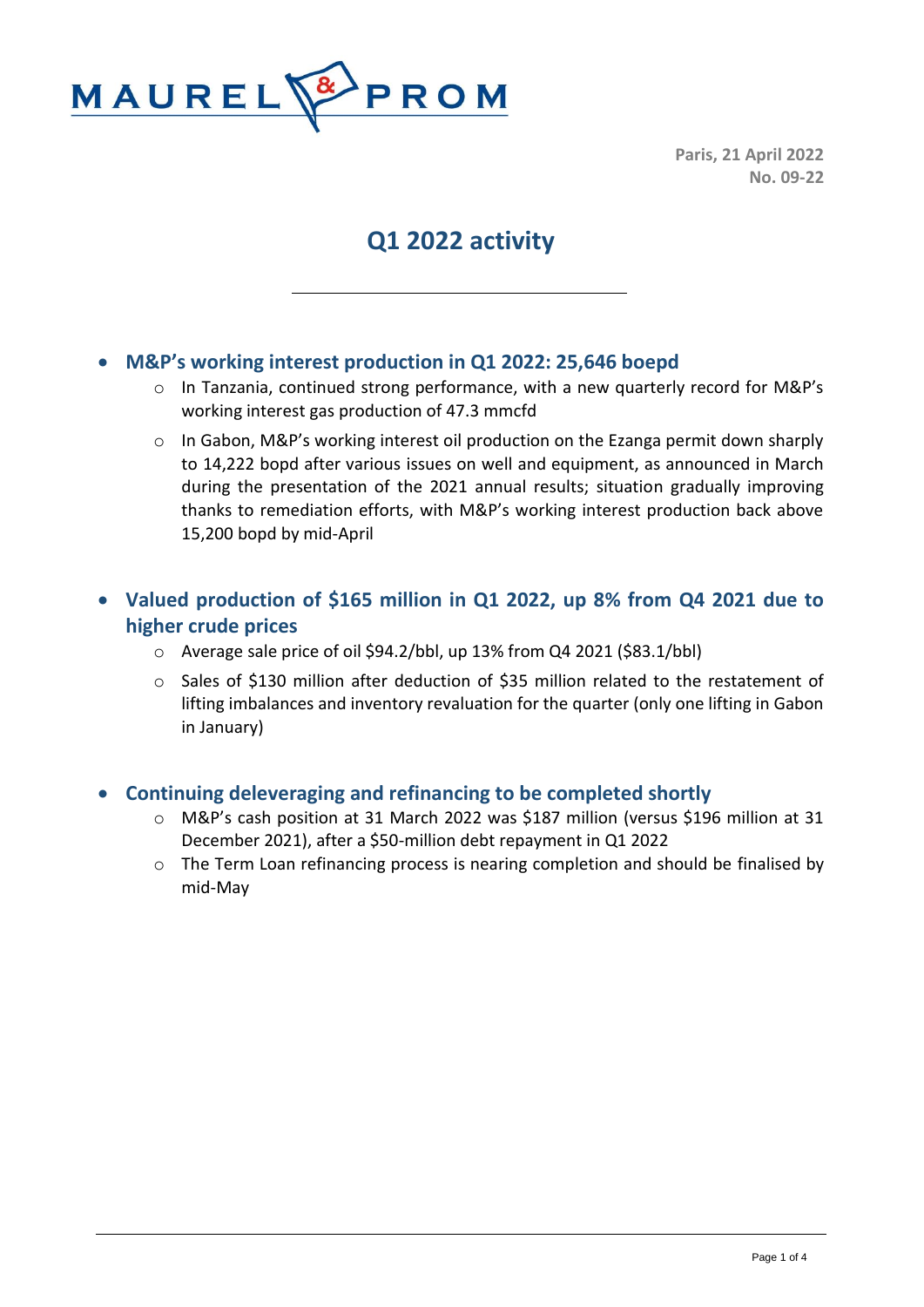

#### **Key indicators for the first quarter of 2022**

|                                                                 |            | Q1<br>2021  | Q <sub>2</sub><br>2021      | Q <sub>3</sub><br>2021 | Q4<br>2021   | Q1<br>2022 | vs.<br>Q1<br>2021 | Change Q1 2022<br>Q4<br>2021 |
|-----------------------------------------------------------------|------------|-------------|-----------------------------|------------------------|--------------|------------|-------------------|------------------------------|
|                                                                 |            |             |                             |                        |              |            |                   |                              |
| <b>M&amp;P working interest production</b>                      |            |             |                             |                        |              |            |                   |                              |
| Gabon (oil)                                                     | bopd       | 15,120      |                             | 15,256 15,104          | 16,668       | 14,222     | -6%               | $-15%$                       |
| Angola (oil)                                                    | bopd       | 3,333       | 3.786                       | 3.698                  | 2,848        | 3,536      | $+6%$             | $-24%$                       |
| Tanzania (gas)                                                  | mmcfd      | 40.7        | 36.5                        | 35.6                   | 44.0         | 47.3       | $+16%$            | $+8%$                        |
| <b>Total</b>                                                    | boepd      |             | 25,240 25,124 24,738 26,847 |                        |              | 25,646     | $+2%$             | $-4%$                        |
|                                                                 |            |             |                             |                        |              |            |                   |                              |
| <b>Average sale price</b>                                       |            |             |                             |                        |              |            |                   |                              |
| Oil                                                             | \$/bbI     | 57.3        | 68.5                        | 73.5                   | 83.1         | 94.2       | $+64%$            | $+13%$                       |
| Gas                                                             | \$/mmBtu   | 3.34        | 3.35                        | 3.36                   | 3.35         | 3.49       | $+5%$             | $+4%$                        |
|                                                                 |            |             |                             |                        |              |            |                   |                              |
| <b>Sales</b>                                                    |            |             |                             |                        |              |            |                   |                              |
| Gabon                                                           | \$mm       | 77          | 87                          | 92                     | 113          | 124        | $+62%$            | $+10%$                       |
| Angola                                                          | \$mm       | 12          | 16                          | 17                     | 23           | 24         | $+101%$           | $+6%$                        |
| Tanzania                                                        | \$mm       | 13          | 12                          | 11                     | 16           | 16         | $+27%$            | $+3%$                        |
| <b>Valued production</b>                                        | <b>Smm</b> | 96          | 108                         | 113                    | 152          | 165        | $+62%$            | $+8%$                        |
| Drilling activities                                             | \$mm       | $\mathbf 0$ | $\Omega$                    | $\mathbf{1}$           | $\mathbf{1}$ | 1          |                   |                              |
| Restatement for lifting imbalances and<br>inventory revaluation | \$mm       | $-17$       | $-13$                       | -8                     | 46           | $-35$      |                   |                              |
| <b>Consolidated sales</b>                                       | \$mm       | 85          | 102                         | 113                    | 199          | 130        | +53%              | $-34%$                       |

M&P's working interest production in Q1 2022 was 25,646 boepd. The average sale price of oil was \$94,2/bbl for the period, up 13% from Q4 2021 (\$83.1/bbl).

The Group's valued production (income from production activities, excluding lifting imbalances and inventory revaluation) in Q1 2022 was \$165 million. The restatement of lifting imbalances, net of inventory revaluation, resulted in a negative impact for the quarter of \$35 million. This was because the Group's lifting schedule included only one lifting in Gabon in January.

Consolidated sales for Q1 2022 therefore totalled \$130 million.

#### **Production activities**

#### • **Gabon**

M&P's working interest oil production (80%) on the Ezanga permit in Q1 2022 was 14,222 bopd (gross production: 17,777 bopd).

As announced on 18 March during the presentation of the Group's 2021 results, there were a number of equipment issuesin the first quarter, causing extended interruptions to production on certain wells. Work to restart production is now well under way, and by mid-April M&P's working interest production was back to over 15,200 bopd (gross production: 19,000 bopd). Efforts to further increase production are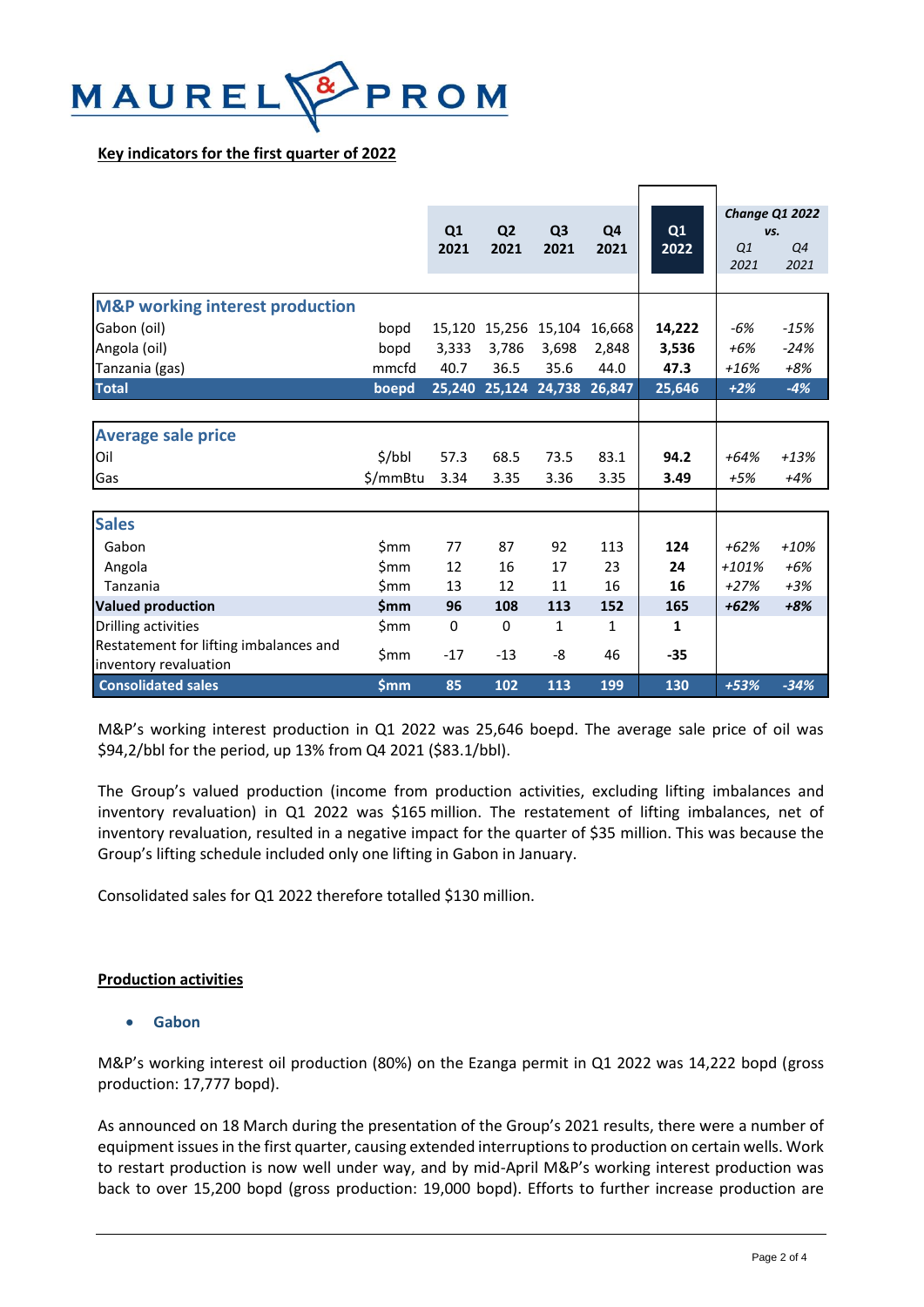

continuing, with the ongoing development drilling campaign, well intervention and optimised water injection on the various fields.

#### • **Tanzania**

M&P's working interest gas production (48.06%) on the Mnazi Bay permit in Tanzania in Q1 2022 was 47.3 mmcfd (gross production: 98.5 mmcfd), up 16% from Q1 2021 and up 8% from Q4 2021. It was a new quarterly production record for Mnazi Bay.

#### • **Angola**

M&P's working interest production (20%) on Block 3/05 in Q1 2022 was 3,536 bopd (gross production: 17,680 bopd).

Unfortunately, the workover carried out on Block 3/05A between the end of 2021 and beginning of 2022 was not successful and production on the permit was unable to resume.

#### **Drilling activities**

In March 2022, M&P acquired a new drilling rig, the C18, which will be operated by its drilling subsidiary, Caroil. The acquisition, for a consideration of \$11 million (of which \$2.5 million was paid in March), should give the Group the ability to ramp up its activity in Gabon. The technical specifications of the C18 will provide clients with improved drilling performances upon arrival in Gabon, which is expected by the end of 2022. The rig is currently in Canada where it is in the final stages of construction and adaptation before shipping.

As a reminder, Caroil currently operates the C3, which is being used in M&P's development drilling campaign on the Ezanga permit. The C16 is also expected to resume operations in Gabon this summer.

#### **Financial position**

The cash position as of 31 March 2022 was \$187 million, versus \$196 million at 31 December 2021, after a \$50-million debt repayment in Q1 2022 (\$44 million for the Term Loan and \$6 million for the Shareholder Loan). Gross debt now stands at \$489 million, with net debt amounting to \$302 million (versus \$343 million at 31 December 2021).

The Term Loan and Shareholder Loan refinancing process is nearing completion. The banking pool is now in place and the transaction is expected to be completed by mid-May 2022. As announced previously, and subject to the refinancing agreements being signed before the ex-dividend date of 1 July 2022, the dividend will be doubled from €0.07 to €0.14 per share, taking the total amount paid out to \$30 million.